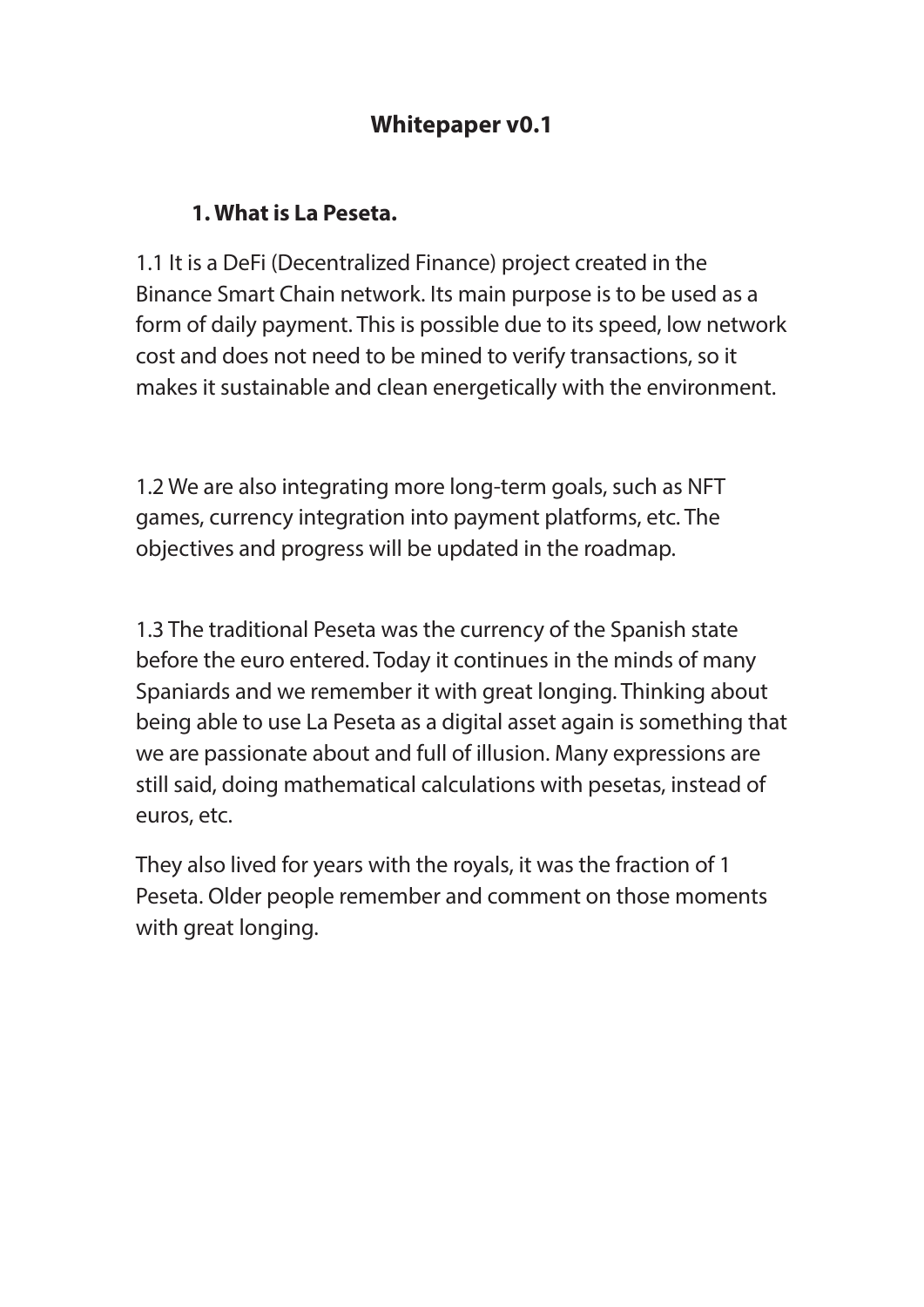## **2. Tokenomic System.**

2.1 The Peseta uses the Tokenomic system, so it rewards the holders and helps to continue developing the project, without the need to have large investors and that the lack of liquidity can endanger the project.

The tokenomic system you use is, for each purchase, sale or transfer a commission of 10% is automatically charged.

Of that 10% commission, it is distributed as follows:

The 5% commission is distributed among all holders of La Peseta.

The 5% commission goes to the main wallet of the project, for development, marketing, etc.

2.2 The tokenomic system is open to pause, increase or decrease percentages at any time, but no more coins can be created.

The total supply is 47 billion, in honor of the 47 million Spaniards or so who live in Spain. Each Peseta has 9 decimal places, so they are called Reales.

The coins in circulation are 80%, 19% are in a private wallet to secure the project in the future and another 1% has been burned. La Peseta uses cold wallets for safekeeping, such as Trust Wallet or Metamask.

## **3. Investment strategies and objectives**

3.1 Before creating the project, we were studying the market, the potential they have as a project and all the possibilities we have when it comes to continuing to move forward with new objectives. From listings on Exchange, integration of the currency in payment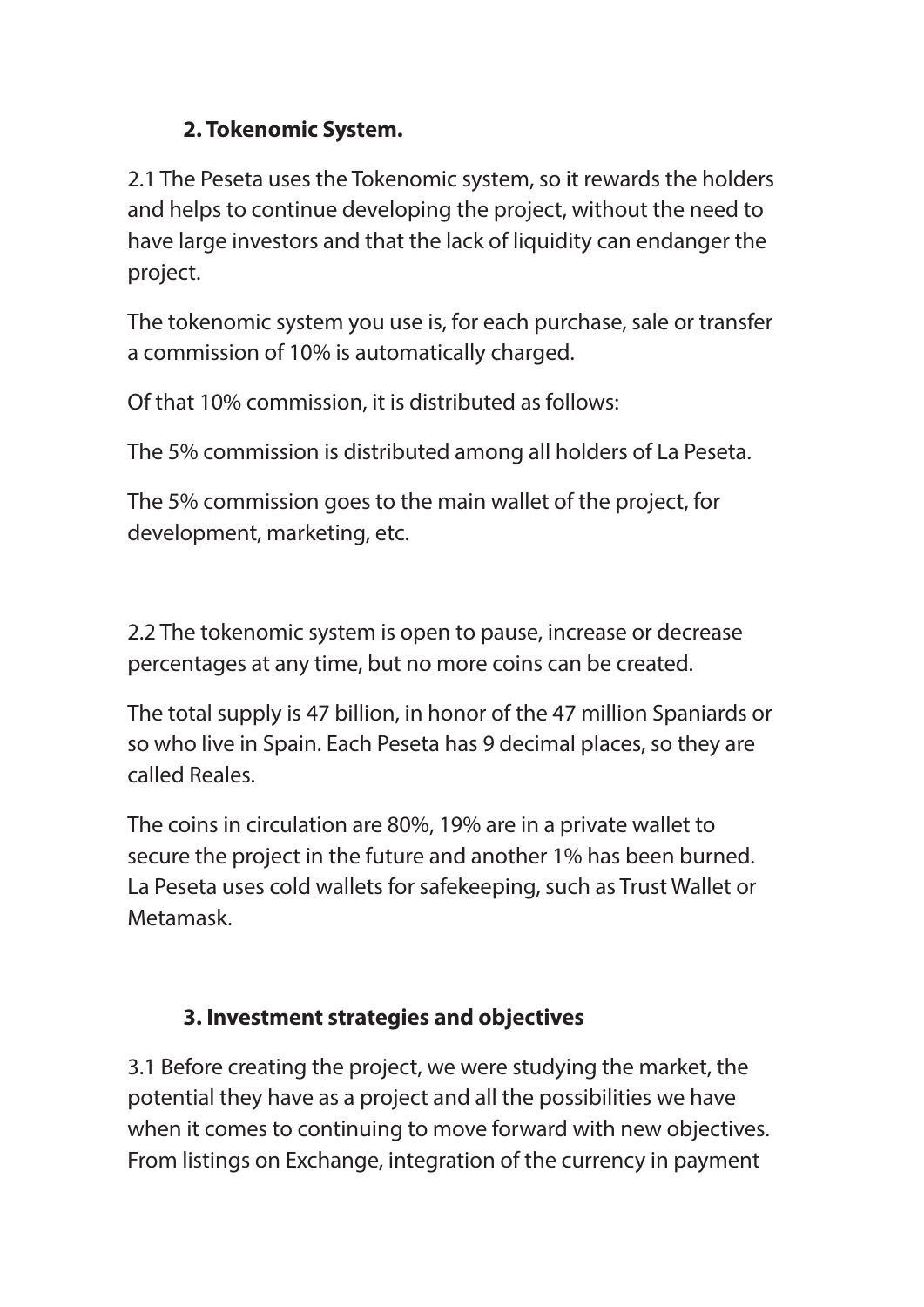platforms, integration in NFT games or using the Iota protocol (Internet of All Things), etc.

Our greatest desire is to improve peseta by peseta and take advantage of the potential of new technologies to build a more just, transparent and sustainable world with the environment.

3.2 We believe that the project is much more than a simple form of payment, so we are working hard to comply with future regulations not only with our country (Spain) but also internationally.

3.3 For any investor after the market study, we believe that it has an incredible exponential growth, due to its low supply and continuous burning for each transaction.

Once the first purchase is made, you will then see that your initial amount increases thanks to the transactions. The more quantity you possess, the greater the reward. Remember that the 5% you return is for each transaction.

This can mean that a transfer, purchase or sale of Pesetas, can obtain a large amount.

Our biggest long-term goal is to distribute the tokens to the maximum, the more holders the better. That is why we think and act in such a way that we can guarantee the distribution, be it the time necessary for it.

### **4. Exchange Platforms.**

4.1 The decentralized exchange platforms that can be bought or sold La Peseta, are many. Some of the most used are:

Pancakeswap, Dexguru, Dextools, Poocoin.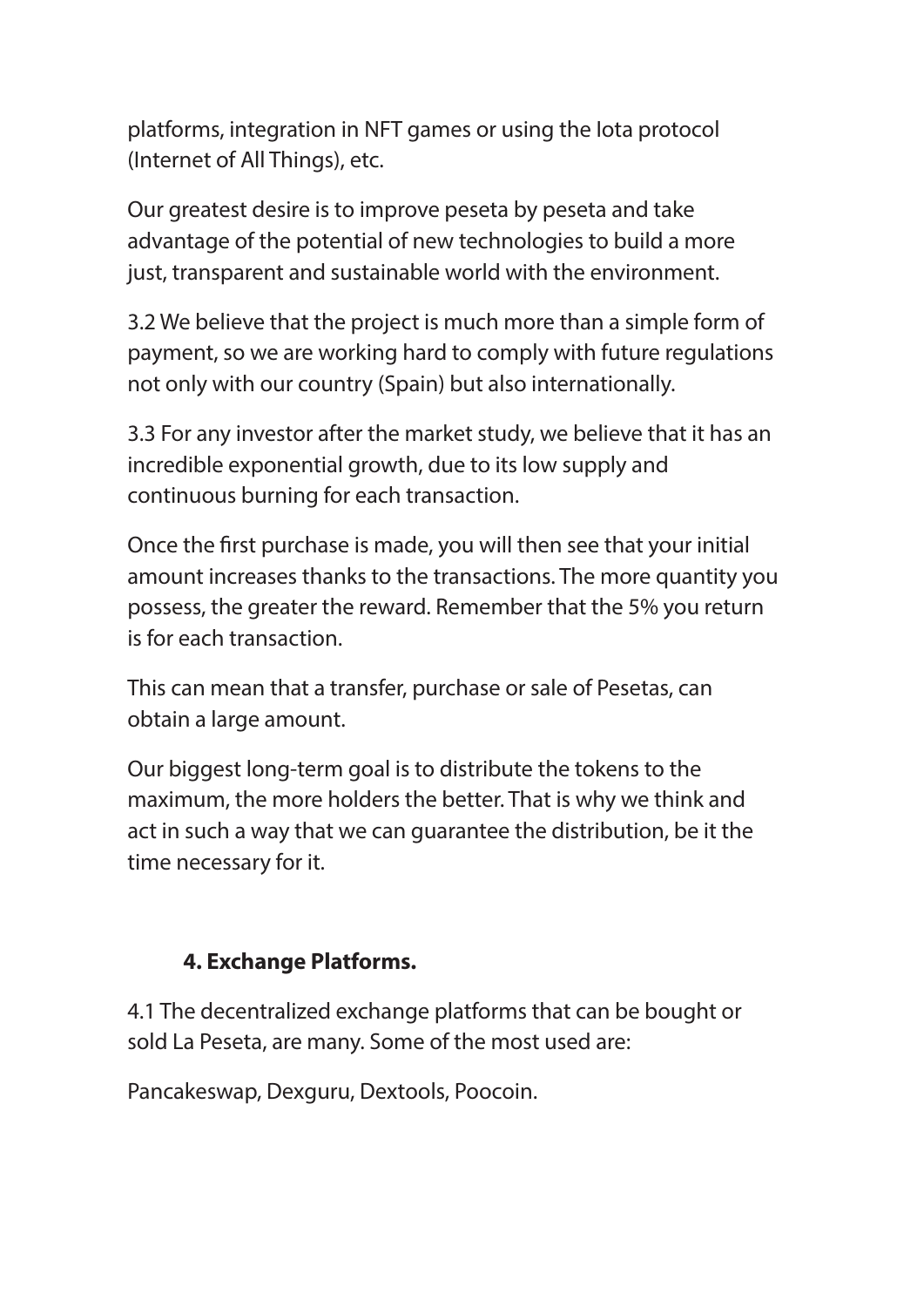4.2 Centralised exchange platforms are:

Latoken, Eurocoinpay (Ongoing).

4.3 Information and official links of the project.

### **La Peseta Contract:**

0x3843f234b35a311e195608d32283a68284b3c44d

### **Official Website:**

https://lapesetadigital.com

https://www.peseta.finance

### **Address of La Peseta:**

https://bscscan.com/token/0x3843f234b35a311e195608d32283a68 284b3c44d

### **Decentralized exchange exchange:**

https://pancakeswap.info/pool/0xade8ec00de589807b30bc714b46 24e9da2fe24b4

https://dex.guru/token/0x3843f234b35a311e195608d32283a68284 b3c44d-bsc

https://poocoin.app/tokens/0x3843f234b35a311e195608d32283a6 8284b3c44d